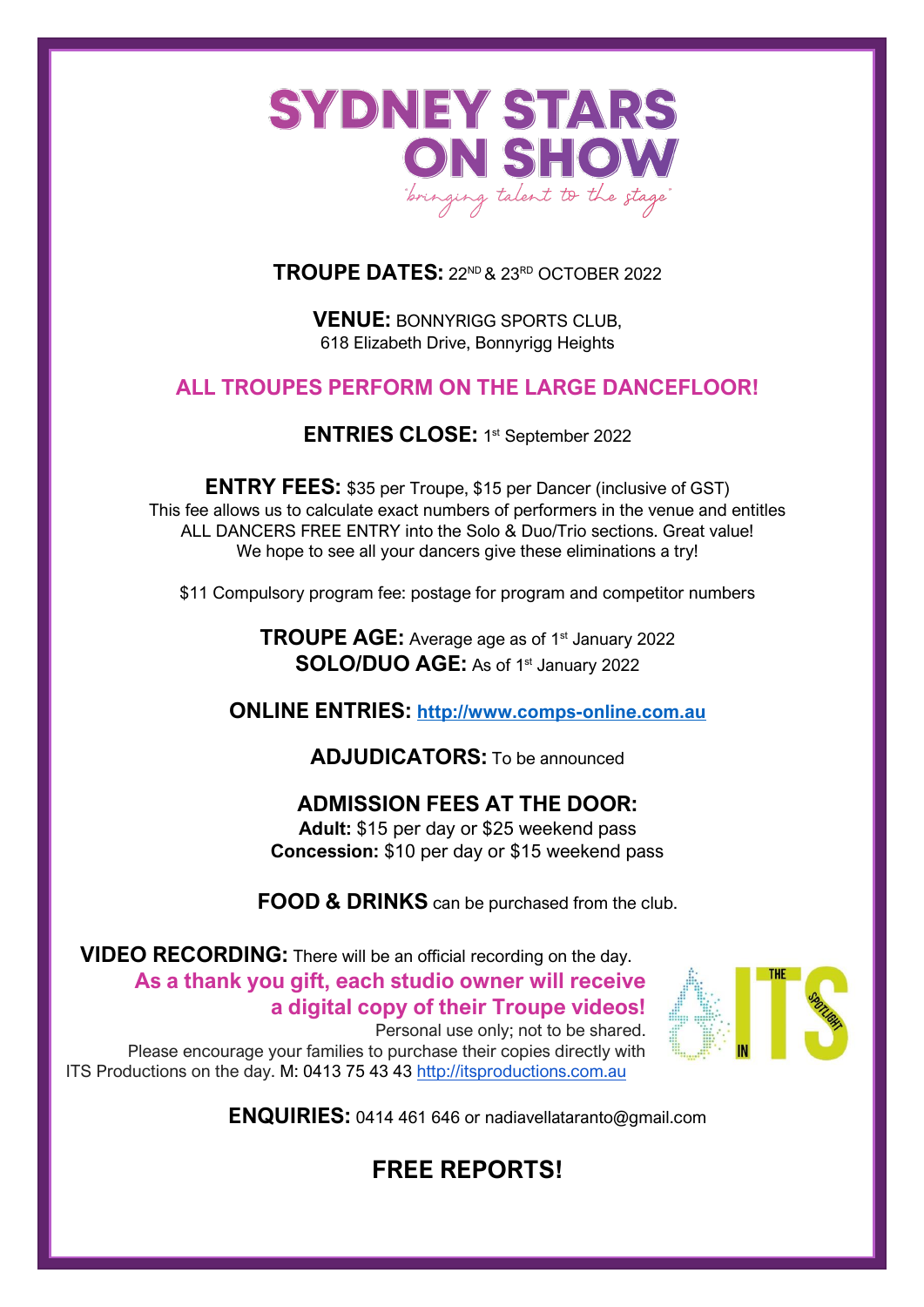## **RULES AND CONDITIONS**

#### **GENERAL**

1. All competitors enter and perform at their own risk. No responsibility will be accepted for accidents or injury or loss or damage to property. This includes all persons attending the competition.

2. This competition is open to amateurs only.

3. Closing date is 1<sup>st</sup> September 2022. Any late entries will incur a flat fee of \$35 per studio. All entries must be registered online at **[http://www.comps-online.com.au](http://www.comps-online.com.au/)**

4. There is NO SMOKING inside the premises.

5. The Committee has the right to alter the program where necessary.

6. The use of private video, camera or digital recordings is strictly prohibited. Please adhere to copyright and Child Protection laws. No flash photography allowed in the auditorium whatsoever. An official Video Operator will be available on the day. Teachers, please advise your parents of the rules.

7. No more than 2 teachers from any studio are allowed free admission.

8. At the Committee's discretion some sections may be combined if insufficient entries are made. The Committee also reserves the right to cancel a section prior to the event, and refund the entry fees accordingly.

9. No refunds will be made on entries after they have been accepted. If you have not received a hard or soft copy of the program one week prior to the event, it is your responsibility to notify the Committee.

10. All adjudicator's decisions are final. At no time is the adjudicator to be approached, including in meal breaks. Protests may only be made in writing, accompanied by a \$30 fee, within 10 minutes of the completion and adjudication of any section.

11. No male persons will be allowed upstairs into the Female changing area. Males will be allocated their own change area.

12. Reports can be collected FREE OF CHARGE!

13. All performances take place on the DANCEFLOOR (size is 10m x 15m).

14. Any performer or spectator experiencing any flu like symptoms will not be admitted entry. No refunds will be made for any section missed due to illness. As much as possible, we ask all in attendance to adhere to social distancing and good hygiene practises.

#### **TROUPES**

1. TROUPE AGE is AVERAGE AGE. Age as taken by 1<sup>st</sup> January 2022. Proof of age may be required.

2. Troupes must have no less than 4 competitors. Please let us know if you are entering a beginner/novice troupe. Based on entries, we would love to have novice sections in all styles.

3. Troupe sections with more than 20 competitors may be split.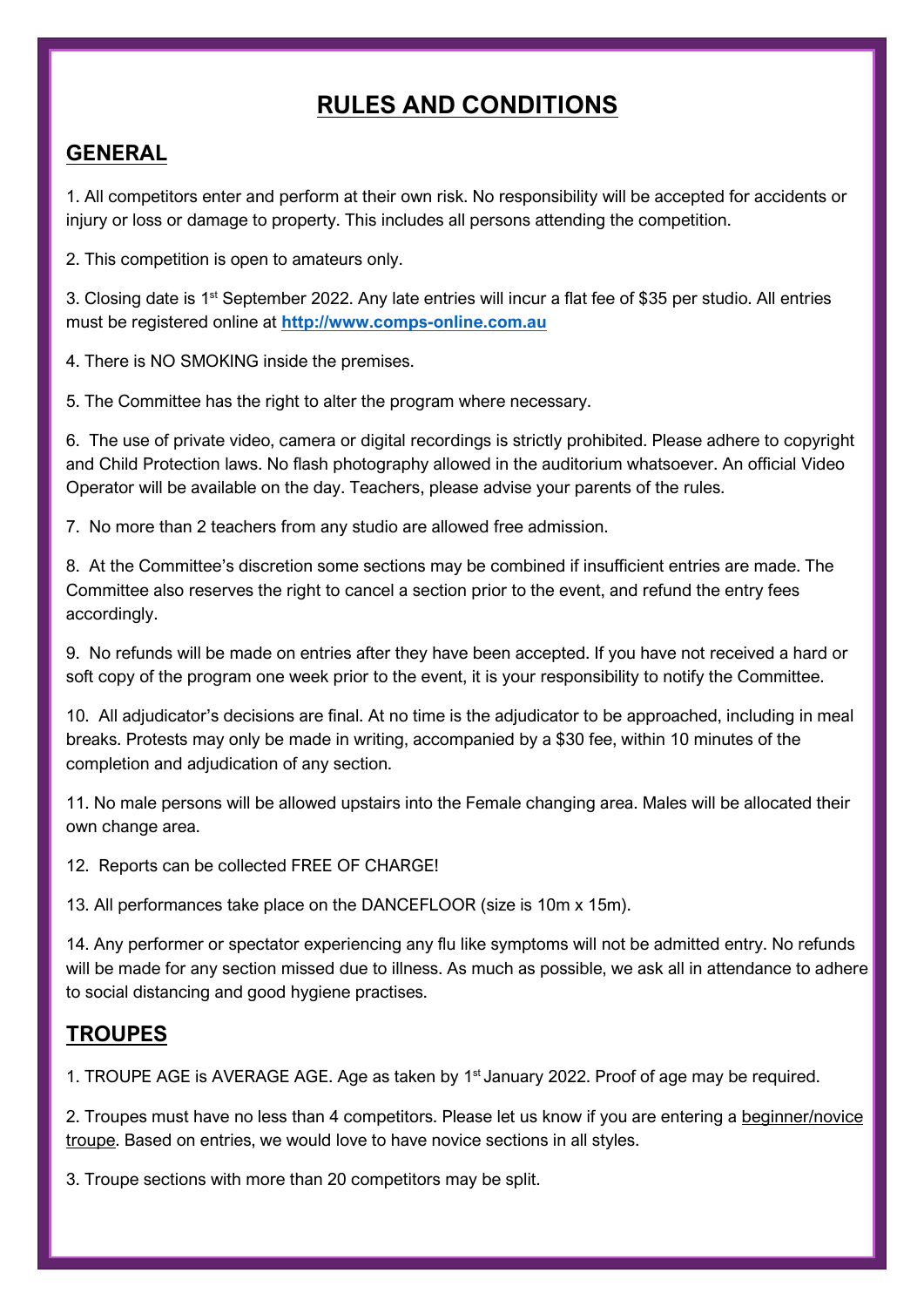4. Please ensure that Troupes have been entered into the correct section. No dancing outside of your section will be allowed; and all sections will be performed in order of the program. To accommodate our solo and duo/trio eliminations, no troupe may dance more than twice in any troupe section.

5. A professional sound system and 2 cordless microphones will be provided.

#### **Troupe Music is to be uploaded to our dropbox no less than 3 weeks prior to competition.**

Label Troupes as Section Number, Competitor Number, Studio Name e.g Section 4, Comp 3, Razzle Dance Studio.

Otherwise, we music to be handed in on the day on a USB, labelled the same way:

Section Number, Competitor Number, Studio Name.

We recommend you have your music on an iPod or laptop as a backup.

6. Time limit for all Troupes is 5 minutes. A 5 point deduction will be enforced for any act that breaches the time limit. If you have large props we recommend you perform on the Dancefloor, due to limited side stage access. Props are to be placed and removed from the performance space promptly. Any costumes that leave a mess on stage, e.g. feathers, must be cleaned immediately.

7. Any prompting or distraction from side stage or audience can lead to disqualification. Teachers may prompt from side of stage in the 4/u sections only.

8. No item is to be repeated; a change of costume or song does not constitute a change of routine. No Troupes are permitted more than twice in each section.

9. All younger troupes should be accompanied backstage by a responsible adult. No poor behaviour will be tolerated and can lead to disqualification and being escorted from the venue.

#### **TROUPE AGE GROUPS:** 4/U, 6/U, 8/U, 10/U, 12/U, 14/U, 15/O

**TROUPE SECTIONS:** JAZZ, TAP, BALLET, LYRICAL, CONTEMPORARY, HIP HOP, ACROBATICS, MISCELLANEOUS (please specify), MUSICAL THEATRE, PRIMARY SCHOOL DANCE (any style), SECONDARY SCHOOL DANCE (any style).

## *Back by popular demand!!! SOLO & DUO/TRIO ELIMINATIONS WILL BE ON THE DANCE FLOOR "BALLROOM" STYLE!*

### **JAZZ SOLO & DUO/TRIO ELIMINATIONS**

#### *(We can't wait to see your amazing dancers "Dance for their Lives!".)*

1. Jazz Solos, Duo/Trios will be placed into heats and will dance-off to the music that is allocated for each age section. Music will be sent via DROPBOX on receipt of payment. Competitor numbers will be posted with the program.